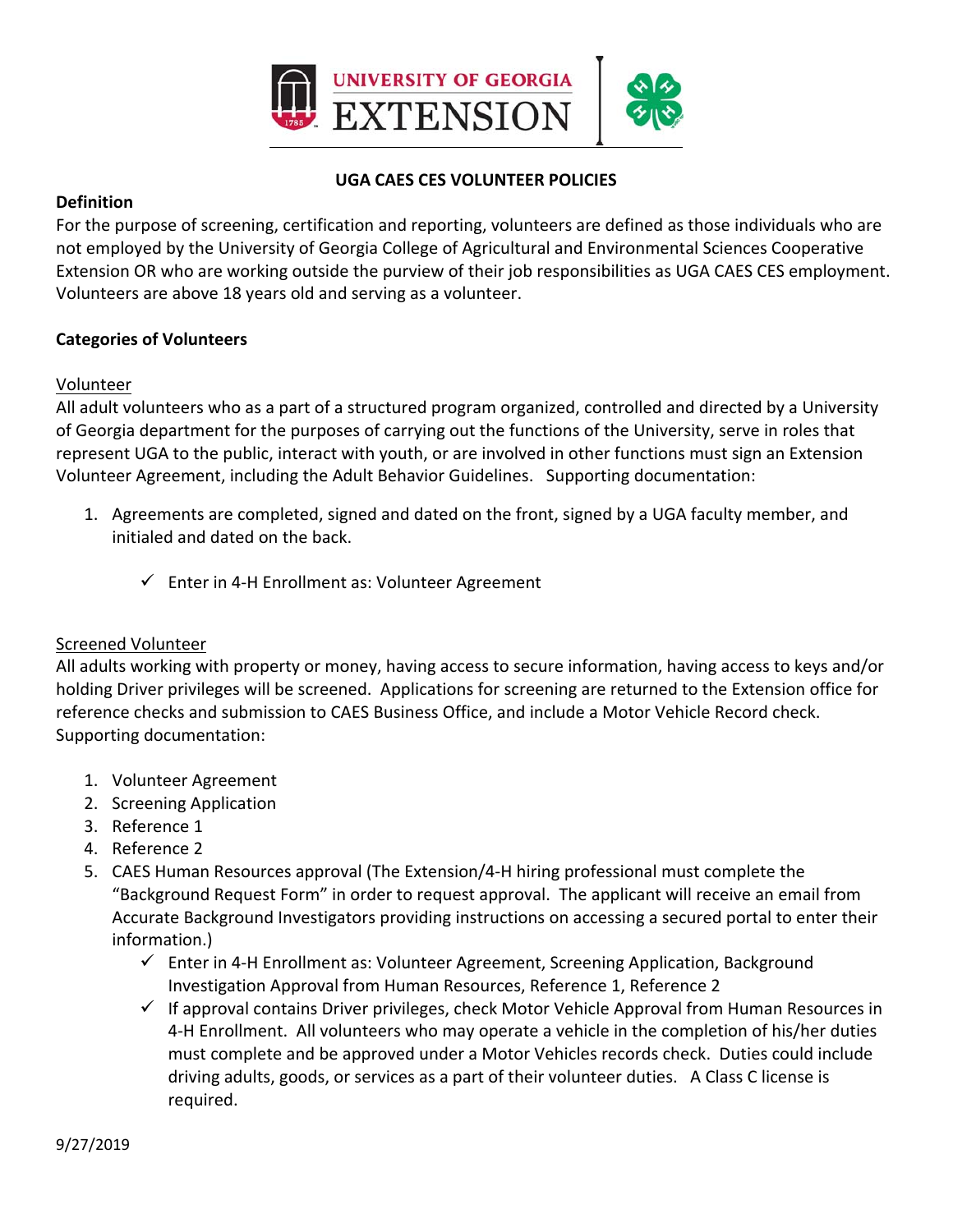# Screened Volunteer Working with Youth and Master Gardener Extension Volunteers

All adult volunteers supervising youth and MGEVs will complete the screening process and complete *Georgia 4‐H Working with Youth & Managing Risk* online training and pass the online test. Supervising youth is defined as an adult who directs a youth's (other than their own personal child's) behavior during an activity or event. Supporting documentation:

- 1. Volunteer Agreement
- 2. Screening Application
- 3. Reference 1
- 4. Reference 2
- 5. CAES Human Resources approval (The Extension/4-H hiring professional must complete the "Background Request Form" in order to request approval. The applicant will receive an email from Accurate Background Investigators providing instructions on accessing a secured portal to enter their information.)
- 6. Test results from online Risk Management Training, *Georgia 4‐H Working with Youth & Managing Risk*
	- Enter in 4‐H Enrollment as: Volunteer Agreement, Screening Application, Background Investigation Approval from Human Resources, Reference 1, Reference 2. The Risk Management Training ‐ Online Test checkmark will appear once successfully completed.
	- $\checkmark$  If approval contains Driver privileges, check Motor Vehicle Approval from Human Resources in 4‐H Enrollment. All volunteers who may operate a vehicle in the completion of his/her duties must complete and be approved under a Motor Vehicles records check. Duties could include driving adults, goods, or services as a part of their volunteer duties. A Class C license is required.

## Certified Trainings

Trainings are designed to work with specific programs. Training requirements vary based on certification. Paperwork requirements include:

- 1. Volunteer Agreement
- 2. Screening Application
- 3. Reference 1
- 4. Reference 2
- 5. CAES Human Resources approval (The Extension/4-H hiring professional must complete the "Background Request Form" in order to request approval. The applicant will receive an email from Accurate Background Investigators providing instructions on accessing a secured portal to enter their information.)
- 6. Test Results from online Risk Management Training, *Georgia 4‐H Working with Youth & Managing Risk*
- 7. Certified Training Certificate(s)
	- $\checkmark$  Enter in 4-H Enrollment as: Volunteer Agreement, Screening Application, Background Investigation Approval from Human Resources, Reference 1, Reference 2. The Risk Management Training ‐ Online Test checkmark will appear once successfully completed.
	- $\checkmark$  If approval contains Driver privileges, check Motor Vehicle Approval from Human Resources in 4-H Enrollment. All volunteers who may operate a vehicle in the completion of his/her duties must complete and be approved under a Motor Vehicles records check. Duties could include driving adults, goods, or services as a part of their volunteer duties. A Class C license is required.
	- $\checkmark$  Certification will be verified by the trainer.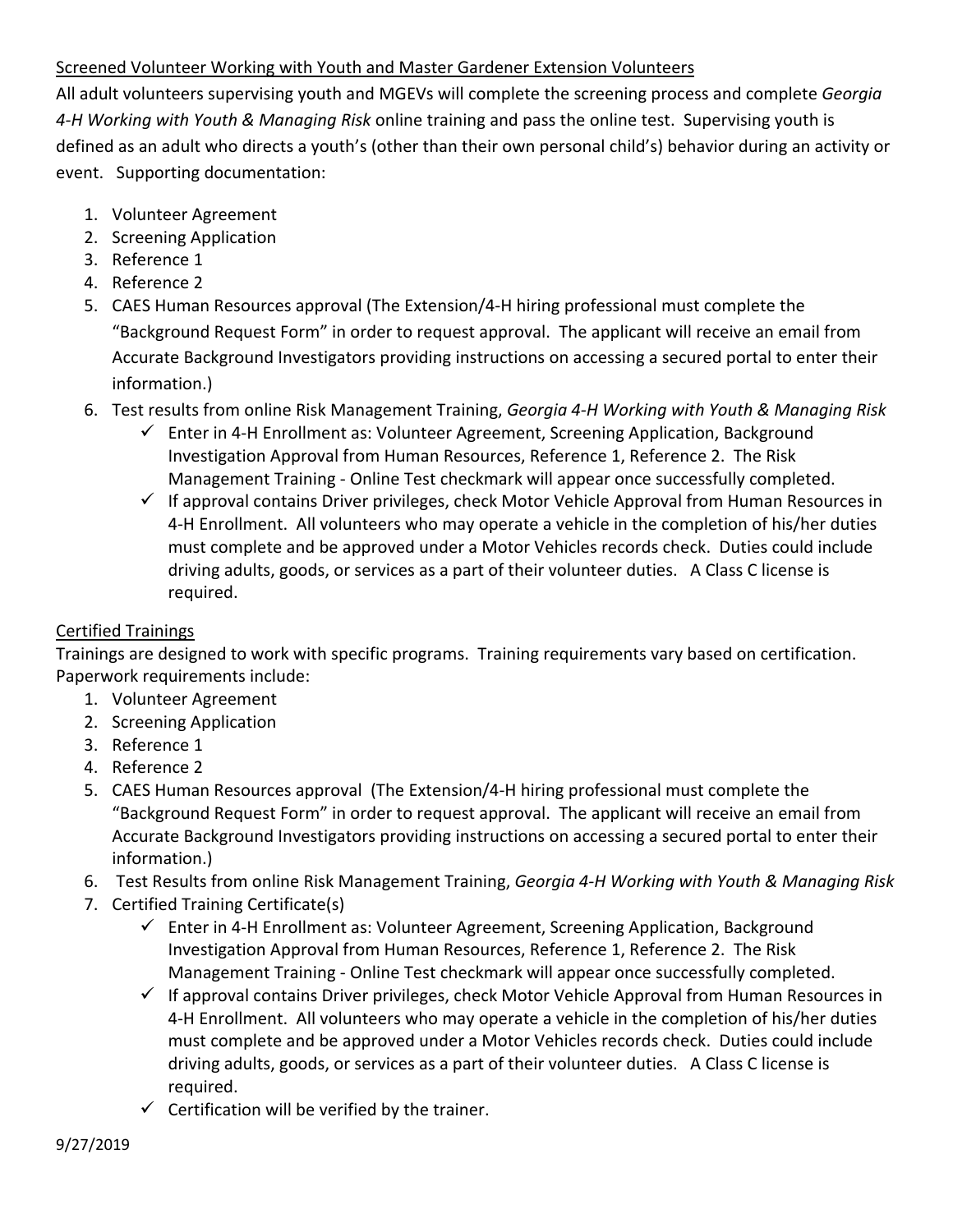## **Information for Documentation**

All documentation should be filed in a secure location within the county Extension office with any sensitive information removed. Effective February 2018, the Background Request Form is used to request a Human Resources Approval; this form should be emailed to the CAES Business Office (caesohr@uga.edu) for processing. A file should be maintained at all offices where the volunteering occurs and recorded in the proper database. Master Gardener Extension Volunteers (MGEV) will be recorded in the MGEV recording system for MGEV activities. Volunteers who serve in MGEV programs and other Extension programs will be recorded in both MGEV and 4‐H Enrollment. A complete file should be available upon request on any volunteer.

## **Uploading Documentation Paperwork**

All volunteers that are entered in 4‐H Enrollment should have their current paperwork uploaded. Steps for uploading:

- 1. Login to 4‐H Enrollment.
- 2. Select 'Volunteer' under the heading 'Volunteer and Staff Management' from the left hand menu. This will show a list of all names that are associated with 'Volunteer' for the current 4‐H year.
- 3. For each volunteer
	- a. Click the Folder Icon to the right of his/her name.
	- b. Check the box next to each of the documents you have on file for this person.
	- c. Click the 'Save Changes' button.
	- d. At the bottom of the page, upload the appropriate file (or files) you have for this person. All documents can be in one pdf file as a 'packet' with appropriate boxes checked. Only add checkmarks for the files that are being uploaded to this record.

### **Reminders for County Extension offices**

- Volunteer agreements must be signed by a UGA Faculty member. This faculty member does not have to be present for the event or when the volunteer signs, but must have a knowledge of the activities of the event.
- An outside agency conducts a criminal background check as well as the sex offender registry, national database search, terrorism check, and a motor vehicle records check. The MVR is checked with the Background Request Form if the "Motor Vehicle" box is checked on the form (beside the applicant's name) so there is no need for a separate MVR request.
- References listed on the Screening Application should be contacted. If two references do not recommend the volunteer to work with youth, the Extension member will send a letter explaining that the volunteer has not been approved. Document how the reference was checked on the office section of the recommendation. Reference requests need to be mailed or emailed from the Extension office or contacted by phone by the Extension staff.
- References should not be immediate family members or reside at the applicant's home address. In addition, Extension faculty/staff members in the local office should not serve as a reference.
- Background Request Form must include an Extension contact's name and email address. The contact on the form will receive an email accepting or denying the volunteer. Print this email for the volunteer's file. Denied volunteers will receive correspondence from CAES HR if their application is denied. Accepted volunteers will only receive notification from the Extension contact.